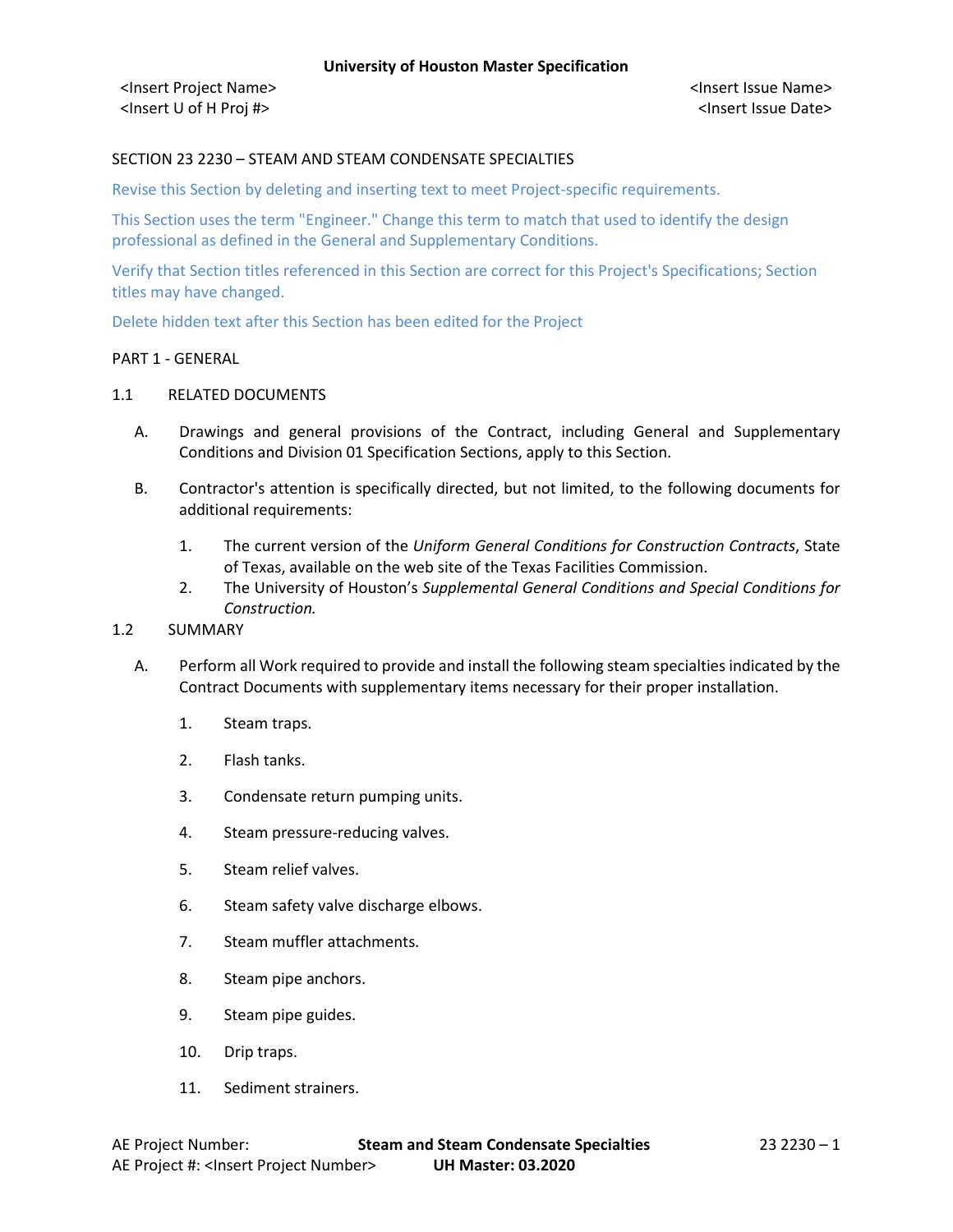- 12. Automatic air vents
- 13. Gauges and gauge connections
- 14. Thermometer and thermometer wells
- 15. Steam orifice meters.
- 16. Steam integrating (condensate) meters
- 17. Steam vortex meters
- 18. Steam muffling orifices
- 19. Steam noise separators
- 20. Steam Safety Valve Discharge Elbows
- 21. Steam Discharge Head/Muffler
- 22. Steam Vent Flapper Valve

#### 1.3 REFERENCE STANDARDS

- A. The latest published edition of a reference shall be applicable to this Project unless identified by a specific edition date.
- B. All reference amendments adopted prior to the effective date of this Contractshall be applicable to this Project.
- C. All materials, installation and workmanship shall comply with the applicable requirements and standards addressed within the following references:
	- 1. ASTM A105 Forgings, Carbon Steel, for Piping Components.
	- 2. ASTM A216 Steel Casings, Carbon, Suitable for Fusion Welding, for High Temperature Service.
	- 3. ASTM A395 Ferritic Ductile Iron Pressure-Retaining Castings for Use at Elevated Temperatures.
	- 4. ASME B31.9 Building Services Piping.

#### 1.4 QUALITY ASSURANCE

- A. All specialties of the same type shall be provided from the same manufacturer.
- B. Manufacturer's name and pressure rating marked on body of each device.
- 1.5 SUBMITTALS
	- A. Product Data: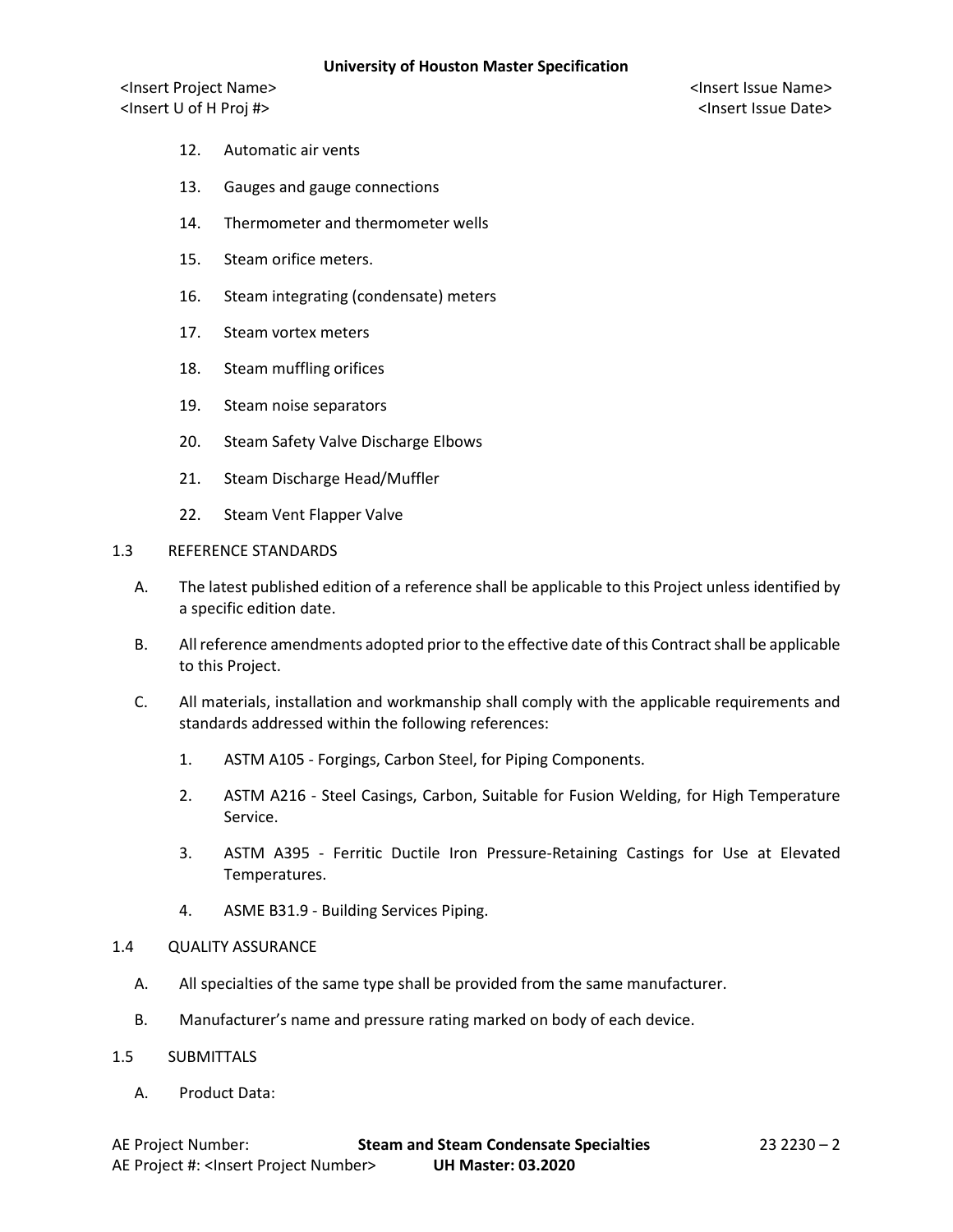- 1. Submit Shop Drawings, wiring diagrams and product data on all steam specialties.
- B. Record Documents:
	- 1. Shop Drawing submittal of traps shall contain an itemized list with a tabulation of the load, trap type and trap size.
- PART 2 PRODUCTS
- 2.1 GENERAL
	- A. All materials shall meet or exceed all applicable referenced standards, federal, state and local requirements, and conform to codes and ordinances of authorities having jurisdiction.
- 2.2 MANUFACTURERS
	- A. Steam Traps:
		- 1. Armstrong
		- 2. Spirax Sarco
		- 3. Spence
	- B. Flash Tanks:
		- 1. Penn Separator
		- 2. Wendland
		- 3. Wilson
	- C. Condensate Pumping Units:
		- 1. Skidmore
		- 2. Aurora
		- 3. Mepco
		- 4. Spirax Sarco
	- D. Steam Pressure Reducing Valves:
		- 1. Leslie
		- 2. Spence
		- 3. Spirax Sarco
		- 4. Fisher
	- E. Steam Relief Valves: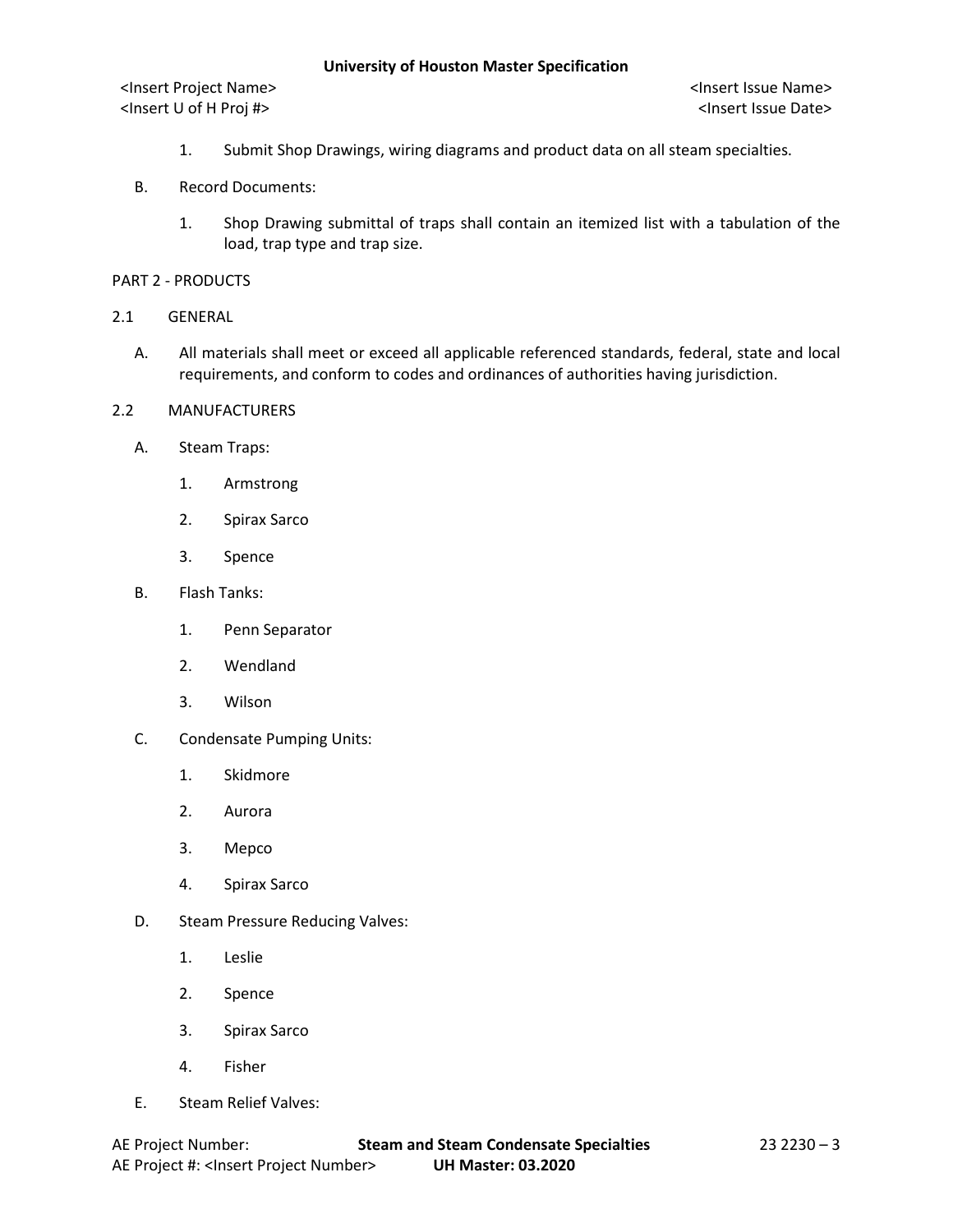- 1. Consolidated Type 1511
- 2. Spirax Sarco 211S or SV Series
- 3. Spence Engineering 41
- 4. Crane 2501
- F. Steam Discharge Pan Elbows:
	- 1. Grinnell Fig. No. 1538F
	- 2. Spirax Sarco DPE
	- 3. Spence Engineering DPE
- G. Steam Muffler Attachment:
	- 1. Consolidated Type 1441
	- 2. Wright Austin 40EHC
- H. Automatic Air Vents:
	- 1. Spirax Sarco 13W
	- 2. Spence Engineering
- I. Sediment Strainers:
	- 1. Muller Steam Specialty
	- 2. Keckley
	- 3. Spirax Sarco
- J. Gauges:
	- 1. Ashcroft No. 1279-R Duragauge
- K. Thermometer and Wells:
	- 1. Weksler Industrial Thermometers
	- 2. Ashcroft 1279-R
	- 3. Conbraco 20-150
- L. Steam Orifice Meters *[see also Article 2.14]*
	- 1. [No selections]
- M. Steam Condensate Integrating Meters: *[see also Article 2.15]*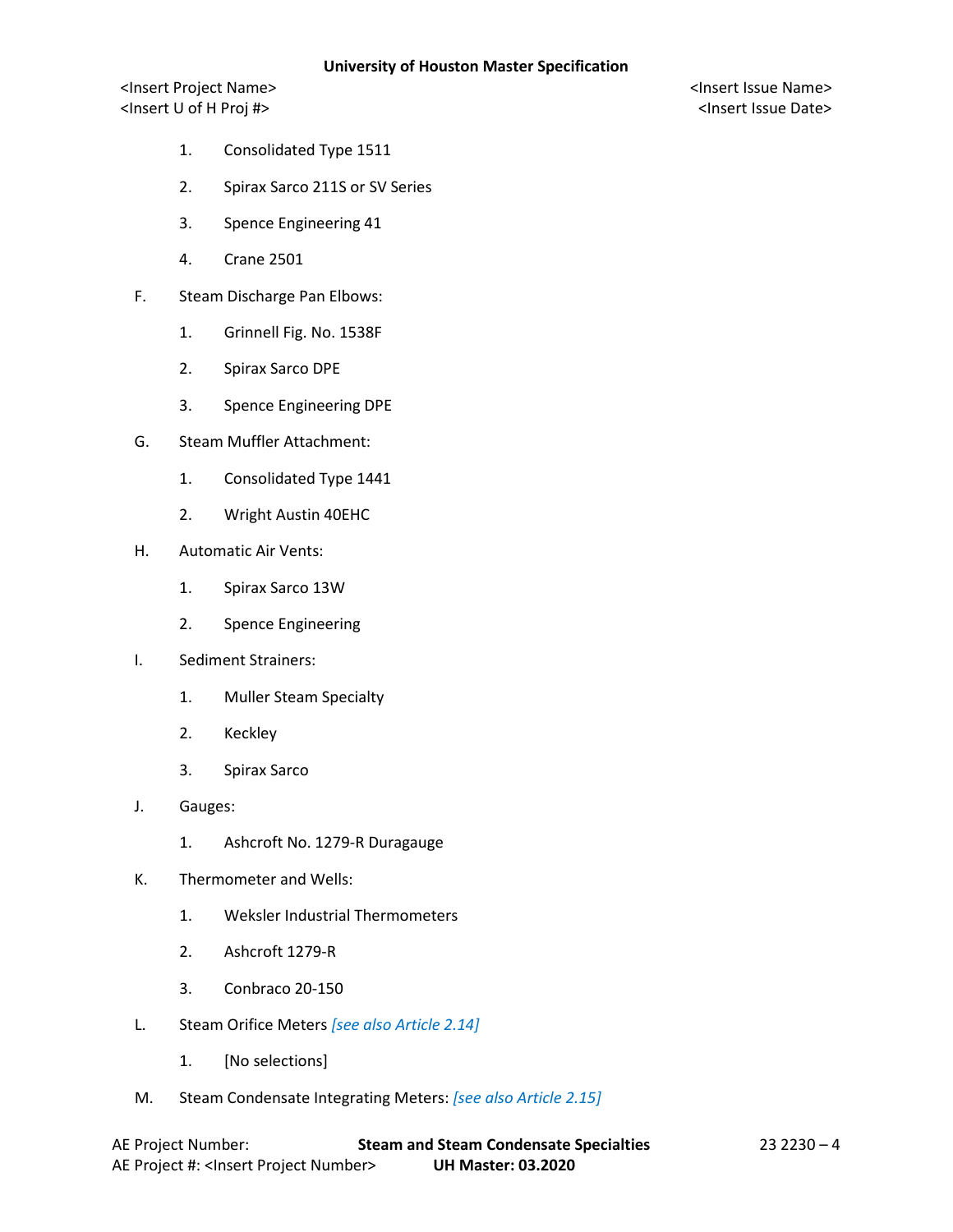- 1. Daniel Model CRA turbine meter
- 2. Winters
- N. Steam Vortex Flow Meters
	- 1. Onicon F-2000/2500 Series Vortex Flow Meter (Basis of Design) or approved equal.
- O. Vacuum Breakers:
	- 1. Spirax Sarco VB
	- 2. Kadent Johnson VB
- 2.3 INVERTED BUCKET TRAPS
	- A. Cast iron or semi-steel body and bolted cover for 250 psig working steam pressure (WSP); provide access to internal parts without disturbing piping; with top test plug and bottom drain plugs, brass or stainless steel bucket, stainless steel seats and plungers, and stainless steel lever mechanism with knife edge operating surfaces.
- 2.4 FLOAT AND THERMOSTATIC TRAPS
	- A. ASTM A126, cast iron or semi-steel body and bolted cover for 125 psig WSP; provide access to internal parts without disturbing piping; with bottom drain plug, stainless steel or bronze bellows type air vent, stainless steel or copper float, stainless steel lever and valve assembly.
	- B. Float and thermostatic traps for clean steam service shall have Type 316L stainless steel bodies, covers, and all internal components.
- 2.5 THERMOSTATIC TRAPS
	- A. Pressure balanced type with ASTM A216 WCB cast steel body and bolted or screwed cover and integral ball joint union, for 300 psig WSP; monel or stainless steel bellows, stainless steel valve and seat; integral stainless steel strainer.
	- B. Freeze-proof type with cast iron body for 300 psig WSP, bronze bellows, stainless steel valve and seat, external adjustment.
	- C. Bi-metallic type with ASTM A105 forged steel body and cover, for 300 psig WSP, bi-metal element with stainless steel components, integral Type 304 stainless steel strainer screen, and ¼ inch blow down valve.
	- D. Clean steam thermostatic traps for non-critical process areas shall be self-adjusting balanced pressure type capable of operating close to saturated steam temperature. All wetted parts shall be manufactured from Type 316L stainless steel. Traps shall be maintainable, of sealed construction, and shall be completely self-draining when installed in vertical pipeline.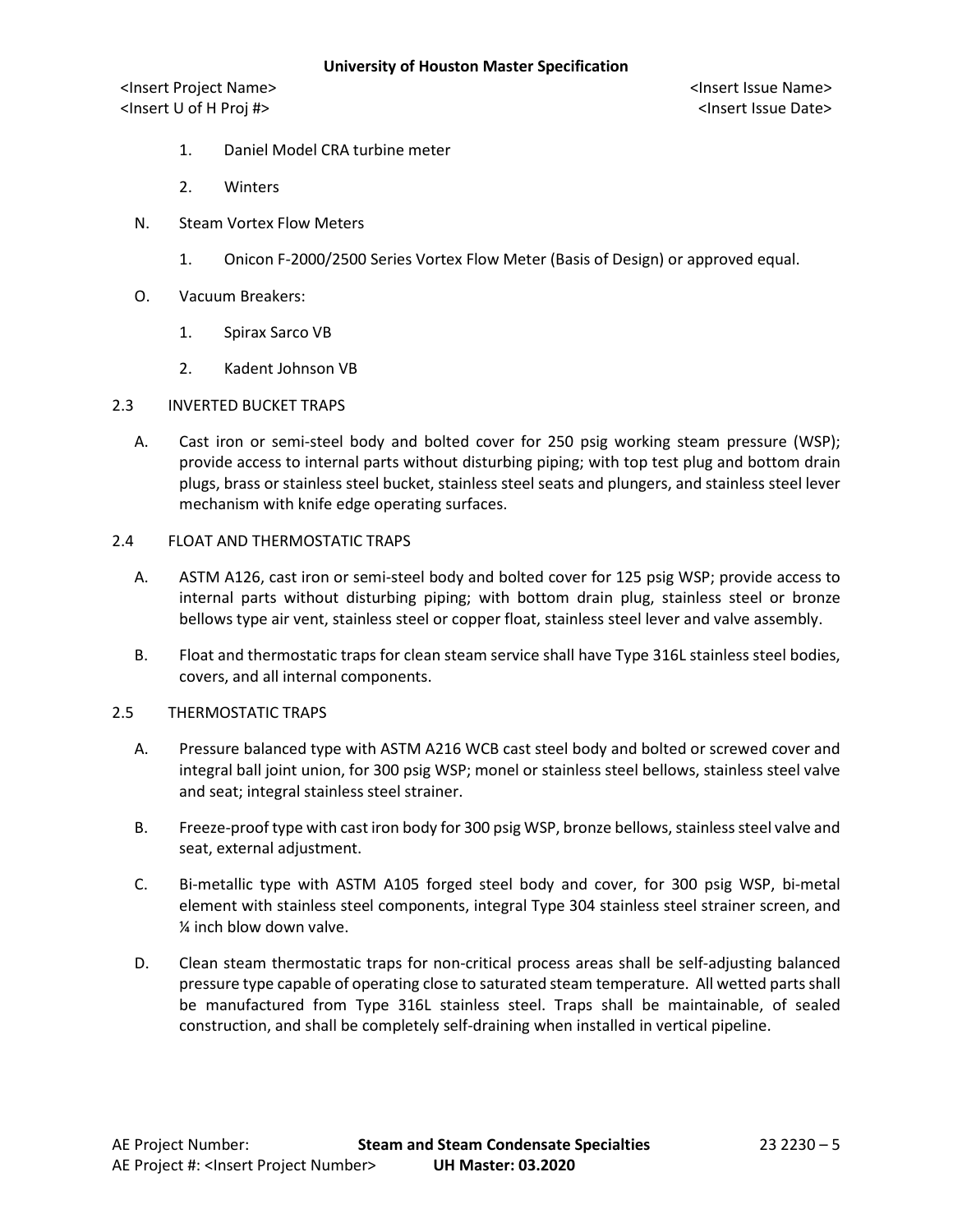## 2.6 FLASH TANKS

A. Closed type, welded steel construction, tested and stamped in accordance with Section 8D of ANSI/ASME Boilers and Pressure Vessels Code for 125 psig working pressure; cleaned, prime coated and supplied with steel support legs. Construct with nozzles and tappings for installation of accessories and piping connections.

## 2.7 CONDENSATE PUMPING UNITS

- A. Condensate pumping units shall be duplex horizontal type to include receiver, strainer, duplex pumps, float switches, control panel and accessories. Pumps shall be single-stage centrifugal type with head capabilities and flow rates as scheduled. Pumps shall be capable of pumping 212 degrees F condensate at the controlled water level.
- B. Unit shall be complete with 3/16 inch thick steel receiver with rust resistant coating and shall have magnesium anode protection.
- C. Each motor shall be provided with safety switch and a magnetic starter with current overload relays providing overload and undervoltage protection. These magnetic starters shall be provided with three-pole overload protection.
- D. Pumps shall be bronze fitted throughout. Bearings shall be such as to protect them from dust and corrosion.
- E. Each unit shall have fully automatic control by a float and float switch. An alternator switch shall be provided as a part of the unit to automatically alternate pumps at the end of each pump operation.
- F. All accessories and auxiliaries, such as pressure gauges, water gauge glasses, etc., shall be installed complete.
- G. Electrical wiring and controls shall be complete so that no wiring beyond that required by the driving motor need be supplied in the field. Such units shall be tested at the factory and adjusted prior to shipment. Alternator shall be mechanical type. If electrical alternator is used, it shall be Allen Bradley.
- H. Each pump shall have stainless steel shafts. Furnish an extra set of Viton seals. Each duplex pump shall have two-point power connections (not a single point) and integral shut-off valves upstream and downstream of each pump.
- I. Capacities and electrical characteristics shall be as scheduled on Drawings.
- J. Provide high level alarm switch complete with transformer, bell and one set of 120 volt AC rated, normally open contacts for connection to the building automation system (BAS).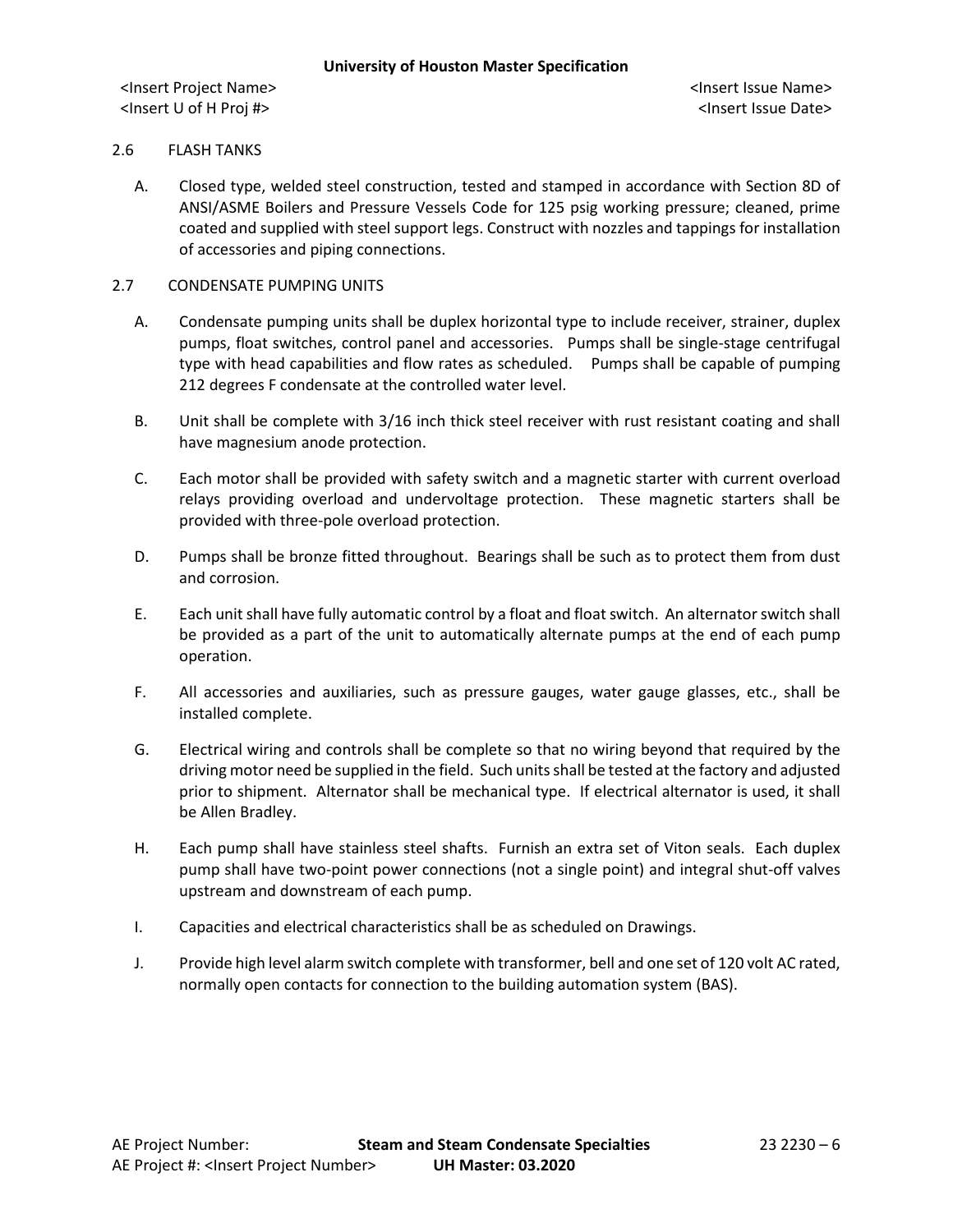<Insert Project Name> <Insert Issue Name> <Insert U of H Proj #> <Insert Issue Date>

K. Control Cabinet: NEMA II enclosure, UL listed, with piano hinged door, grounding lug, combination magnetic starters with overload relays, circuit breakers and cover interlock, electric alternator, AUTO-OFF switch, test button, terminal strip, high level alarm light, acknowledge button, alarm horn and fusible control circuit transformer. Provide a normally open auxiliary alarm contact for connection to the BAS.

## 2.8 STEAM PRESSURE REDUCING VALVES

- A. All pressure reducing valves shall be capable of maintaining the set pressure from zero to the maximum steam flow within reasonable limits when subjected to steam pressure fluctuations.
- B. Valve bodies shall be cast steel for high-pressure service and cast iron for medium and lowpressure service. Stations having a total steam capacity less than 3000 pounds per hour shall consist of one PRV with a minimum range ability of 20:1. Discharge pressure shall be adjustable to any value between 10 percent and 75 percent of the supply pressure. Stations having a total steam capacity greater than 3000 pounds per hour shall consist of two PRV's sized with a 1/3,  $2/3$  or 50 – 50 percent capacity split as indicated by the Drawings, and each capable of a minimum control range ability of 20:1.
- C. High-pressure PRV's shall be pneumatically actuated rotary control valves. The valve bodies shall be cast carbon steel with integral 300-pound ANSI flanged ends. Valve plug design shall be eccentric rotary action offset to the shaft centerline. Seat ring shall be available in full port as well as 60 percent, 40 percent and 20 percent reduced port. Plug and seat ring shall be 316 stainless steel with satellite overlay. Stem packing shall be carbon graphite. Valve actuators shall be suitable for 60 psi control air and shall be selected to provide tight shut-off without air assist. Each actuator shall be provided with an electro-pneumatic valve positioner with gauges, control air regulator and 3-way 120VAC solenoid valve. The positioner, air regulator and 3-way solenoid valve shall be factory installed and connected with 3/8 inch outside diameter (OD) stainless steel tubing. The 3-way solenoid valve shall be rated for continuous duty and shall be connected to vent on loss of power.
- D. When necessary to achieve required noise attenuation, high-pressure PRV's shall be provided with silencing orifice plates for noise attenuation. The high-pressure valves and orifice plates shall be sized and selected so as to minimize noise generation, including pipe insulation, to 85 dBA or less at three (3) feet from the valve. The silencing orifice shall be of 300 series stainless steel and shall be designed to install between two 300-pound ANSI flanges in the expanded section of pipe downstream of the PRV.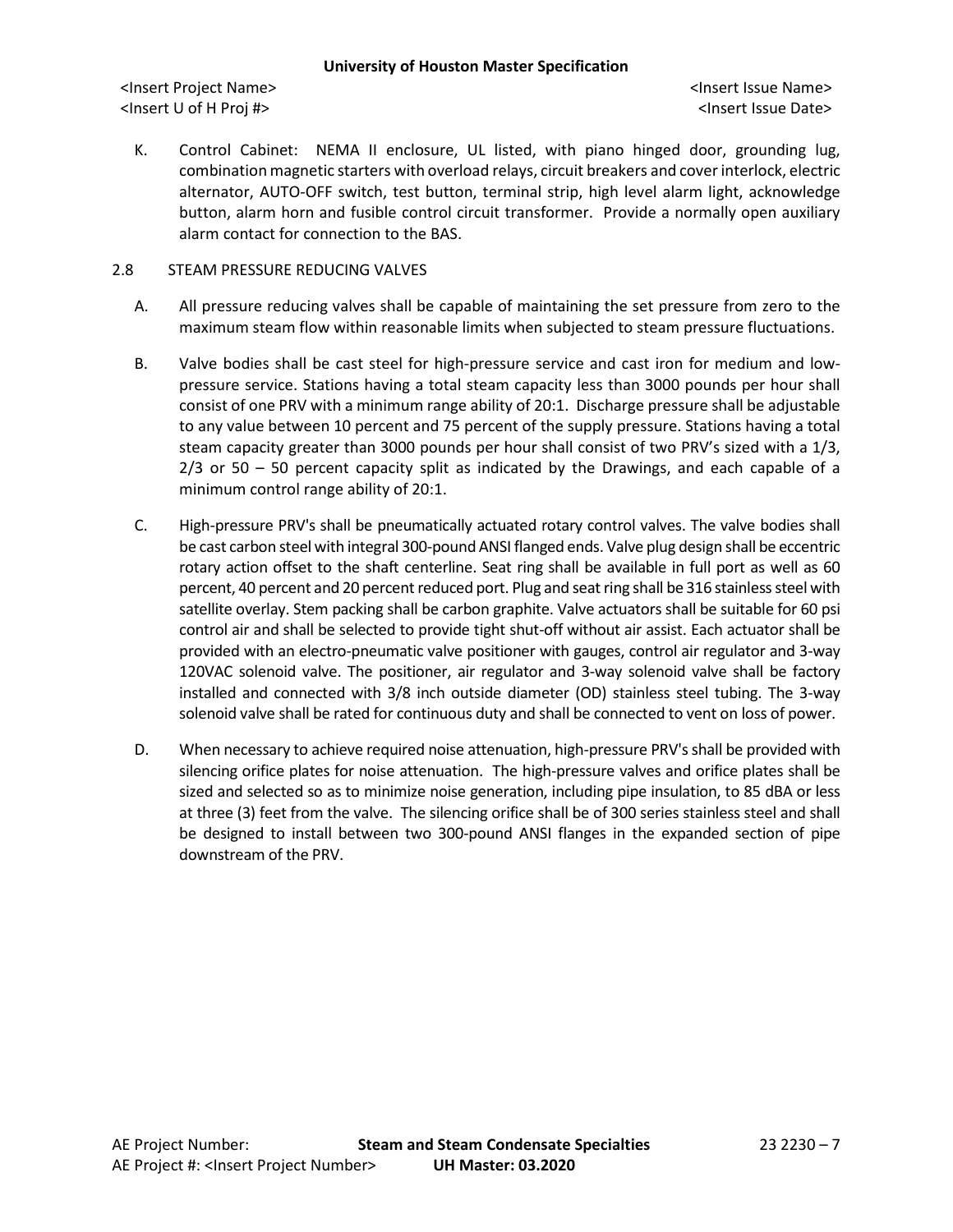- E. Each high-pressure PRV station shall be supplied with an electronic pressure controller and pressure transducer. The pressure transducer shall be mounted with a block valve and coil siphon in the common downstream header of the PRV station, and shall be wired by the BAS Provider back to the electronic pressure controller with shielded cable. The electronic controller shall be mounted in a NEMA 4X fiberglass enclosure. The enclosure shall include a 120 VAC circuit breaker, 24 VDC power supply and all other control relays necessary to provide the control requirements. The electronic controller shall provide a 4-20mA signal to the electro-pneumatic valve positioner(s) to modulate the control valves to maintain the system pressure. The controller shall be configured to accept a 4-20mA input for remote set point. The controller enclosure shall provide 120VAC to the 3-way solenoid valve(s). The controller shall have a high pressure limit that will interrupt the control signal to the valve(s) and de-energize the 3–way solenoid valve(s). Provide a normally open auxiliary high pressure alarm contact for connection to the BAS. Provide terminal points for all connections.
- F. Medium and low-pressure PRVs shall be single-seated, pilot-operated valves with 250-pound cast iron bodies, stainless steel trim with renewable valve plugs and seats.
- G. All pressure regulators 2-½ inches and larger shall have flanged connections. Pressure regulators 2 inches and smaller may have screwed connections. Unions shall be installed on each side of any screwed pattern regulators installed.
- H. Each reducing valve shall be preceded by a sediment strainer complete with a full-sized blow-off valve with threaded end for hose connection.
- 2.9 STEAM RELIEF VALVES
	- A. Relief valves 2 inches and smaller shall have brass bodies and arranged for screwed connections. Such relief valves shall be Spence Type 41 or Spirax Sarco 211 Series safety valves for steam. Bushings shall not be used.
	- B. Relief valves 2-1/2 inches and larger for all medium and low pressure steam piping systems be arranged for flanged inlet and screwed outlet connections. Such relief valves shall be Spence Type 41 or Spirax Sarco SV Series, ASME Standard Cast Iron Safety Valves.
	- C. The pressure at which each relief valve shall open is designated on the Drawings. Specify the pressure at which each relief valve must be set. Each valve shall have a metal tag attached stamped with the valve identification plus the pressure setting. Each valve shall be sized at full steam flow through the PRV and discharge piping must be equal or greater than the steam relief valve outlet size.
	- D. Safety relief valve shall comply with ASME Section 1 or 8 as applicable. Provide Certificate of Conformance per ASME standard.
- 2.10 DRIP TRAPS
	- A. Traps shall be 3/4 inch traps unless specifically shown to the contrary, i.e., they shall have 3/4 inch inlet and outlet connections.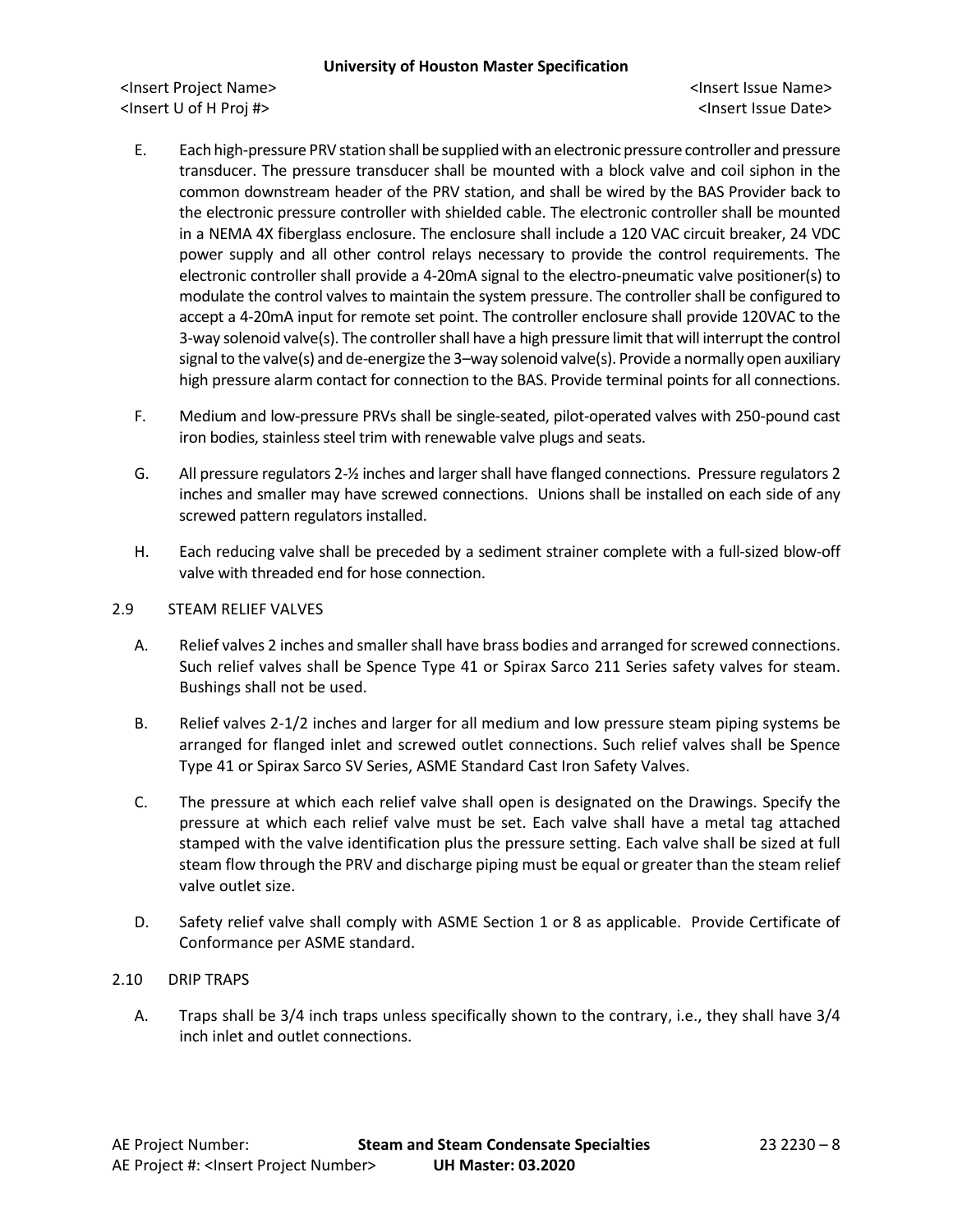<Insert Project Name> <Insert Issue Name> <Insert U of H Proj #> <Insert Issue Date>

- B. High-pressure drip traps shall have steel or semi-steel bodies and the internal operating mechanisms shall be made of heat-treated chrome steel. The caps shall be bolted to the bodies by the use of alloy steel heat-treated machine bolts, No. 300 Armstrong Traps, manufactured by Armstrong Machine Works. Capacity for discharging at least 3,500 pounds of condensate per hour when operating at a pressure of 250 pounds per square inch.
- C. All drip traps used in medium pressure steam piping systems shall be 3/4 inch Armstrong No. 811 inverted bucket traps, with cast iron bodies and stainless steel trim.
- D. Low-pressure traps shall be equal to Armstrong "A" or "B" series sized to handle 200 percent of the load with an operating differential pressure equal to 50 percent of the inlet steam pressure.

## 2.11 SEDIMENT STRAINERS

- A. Sediment strainers in high pressure steam piping shall be cast steel and shall be suitable for working steam pressures as high as 300 pounds per square inch and temperatures not in excess of 750 degrees F.
- B. For pipe sizes 2-1/2 inches and larger, flanged pattern sediment strainers shall be used. For pipe smaller than 2-1/2 inches, screwed pattern shall be used.
- C. The flanges of flanged strainers shall be dimensioned, faced, drilled and spot faced to conform to the 300-pound American Standard for Steel Pipe Flanges and Flanged Fittings (B16E-1939).
- D. Strainers in low and medium pressure steam piping systems 2-1/2 inches and larger shall be flanged iron body strainers having bolted covers. These strainers shall be suitable for operating pressures as high as 125 psig.
- E. Sediment strainers in low and medium pressure steam piping systems 2 inches and smaller shall be arranged for screwed pipe connections.

### 2.12 GAUGES AND GAUGE CONNECTIONS

- A. Pressure gauges for interior steam systems shall be 4-1/2 inches with back connection when used on a panel; otherwise they shall have bottom connections. Each gauge shall be provided with Ashcroft carbon steel needle valve and a siphon rated for the steam pressure and temperature. The arrangement of the mechanisms shall conform to pressure ranges and details shown on the Drawings.
- B. The dial graduation shall be 1.5 times the highest working pressure of the steam that the gauge is serving.

### 2.13 THERMOMETER AND THERMOMETER WELLS

A. Furnish and install thermometers of not less than 9 inch scale complete with brass separable sockets with extension neck to allow for insulation of piping. These thermometers shall be mercury red reading type in one piece glass tubes extending from top of scale to sensor, and shall be located so that they may be easily read. Field adjustable angle thermometers are acceptable.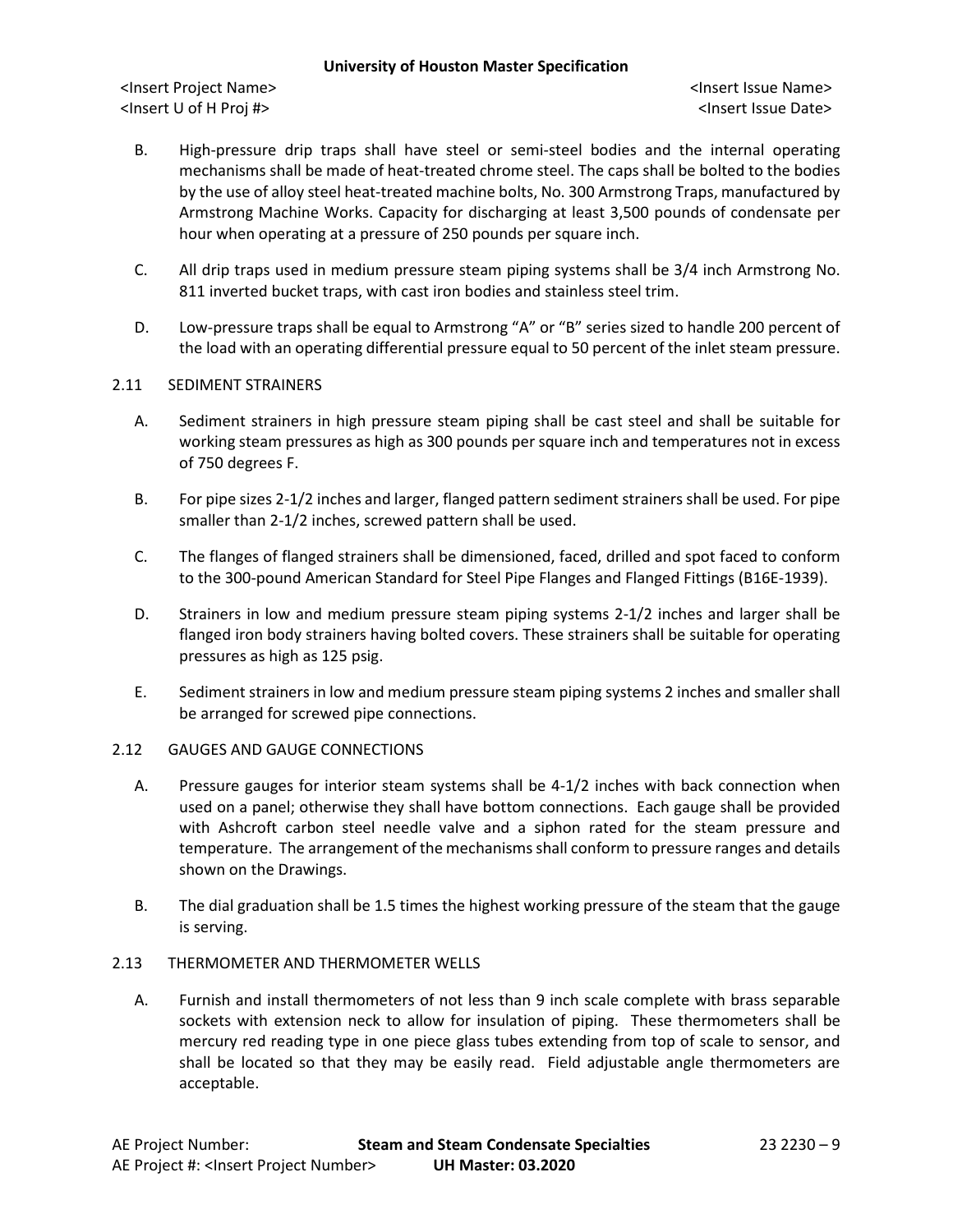<Insert Project Name> <Insert Issue Name> <Insert U of H Proj #> <Insert Issue Date>

- B. Thermometers shall be provided with range of 0 to 220 degrees F at hot water heat exchangers. The sensing element of the thermometer shall be at least one inch into the pipe.
- C. Thermometer test wells shall be  $\frac{3}{4}$  inch Weksler thermal wells, brass with stem of minimum length to extend beyond the mid-diameter of the pipe, 2-½ inch extension neck and brass screw plug. Wells shall be suitable for use of industrial type thermometers.
- D. Indicating thermometers shall be Weksler industrial thermometers having stainless steel separable sockets and scales of the range suitable for steam pressures indicated on flow sheets.
- 2.14 STEAM CONDENSATE INTEGRATING METERS
	- A. Furnish and install turbine meter in the condensate return system as indicated on Drawings. Turbine meter to be installed to read GPM from all pumps.
	- B. Meter shall be constructed of stainless steel with stainless steel internal parts and tungsten carbide bearings:
		- 1. Maximum Operating Range: 210 degrees F.
		- 2. Pressure Range: 0 to 100 psig.
		- 3. Maximum pressure drop: 4 psig.
		- 4. Condensate Flow Rate: Engineer shall complete.
		- 5. Output: 12 VDC.
		- 6. Maximum Accuracy  $\pm$  0.05 percent over linear flow range.
		- 7. Power Available: 12 VDC.

## 2.15 FINNED TUBE RADIATION

- A. General: Supply and install finned tube radiation of the type, length and dimensions as shown on the Contract Documents. Finned tube radiation shall be the product of Engineered Air. All finned tube radiation components shall be cleaned and phosphatized to prevent corrosion. They shall be finished with a baked cactus gray enamel primer.
- B. Copper-Aluminum Element: Tubing shall be 1-¼ inch nominal ID (1-3/8 inch OD) seamless copper. Fins shall be aluminum, 4-¼ inch x 4 inch, 0.015-inch thick with a stamped pattern for strength and rigidity. Fins shall have integral collars to provide even spacing and maximum heat transfer. Fins shall be firmly bonded to the tube by mechanical expansion. All copper-aluminum elements shall have 50 fins/foot. Tube ends shall be suitable for connecting with sweat fittings.
- C. Element Brackets: Element brackets shall consist of a steel cradle mounted on a roller bearing, which will allow free and quiet element expansion. Element brackets shall be securely fastened to wall brackets or wall, on not more than 4-foot centers.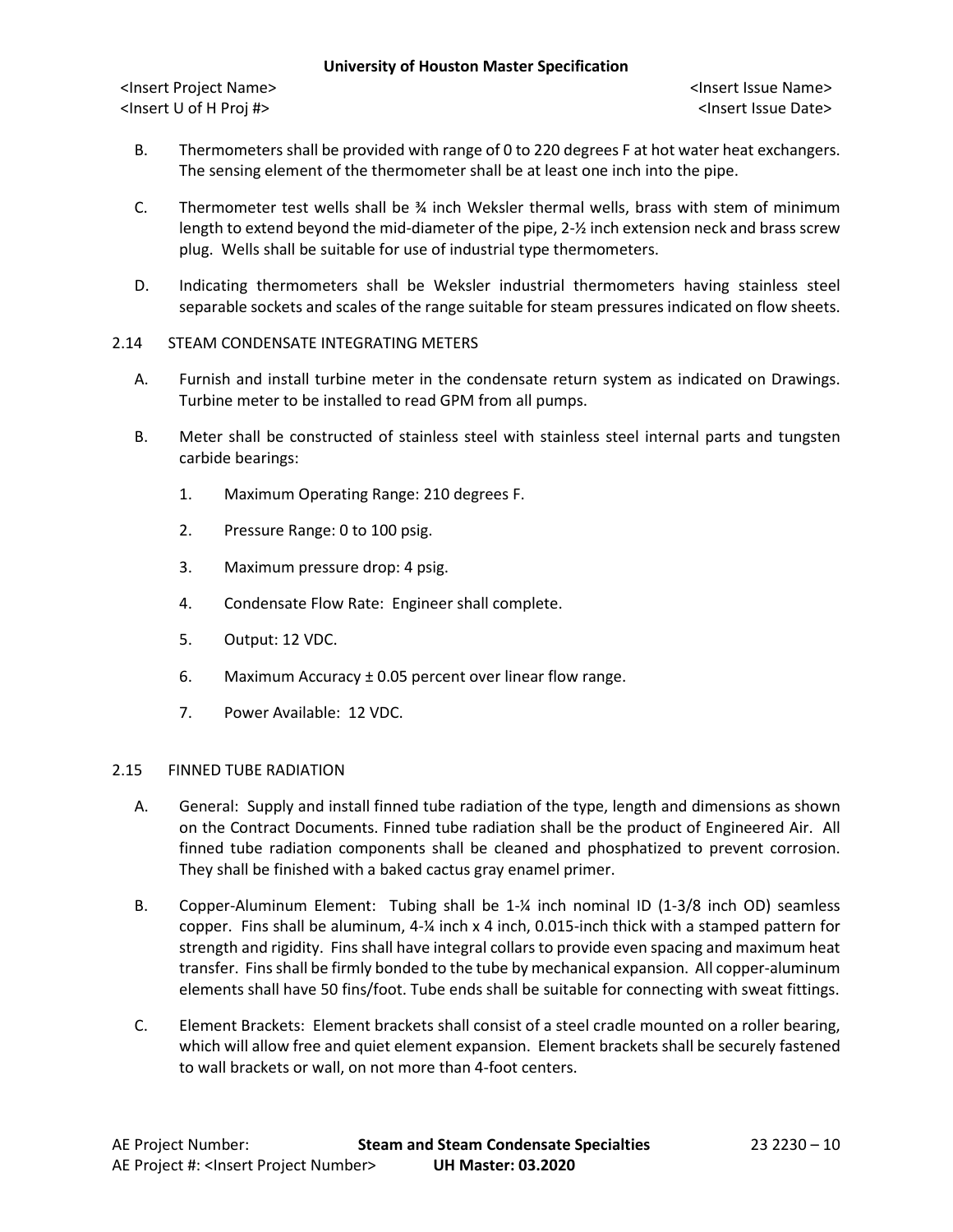<Insert Project Name> <Insert Issue Name> <Insert U of H Proj #> <Insert Issue Date>

- D. Dampers: Dampers shall be knob operated and have a screw-type control with a channel-type damper blade located behind the outlet grille. Damper mechanism shall provide complete adjustment between fully opened and fully closed positions.
- E. Access Doors: Provide access doors where shown on Drawings. They shall consist of a surfacemounted 7 inch x 7 inch frame with a 6 inch x 6 inch continuous hinged door fitted with a slot operated cam lock. Flush-mounted factory-installed access doors are also acceptable.
- F. Protective Covers: ½-inch diamond mesh, 18-gage expanded steel cover (Type WF-7) shall be provided. Covers should not contact element and shall be supported by combination bracket.

## 2.16 VACUUM BREAKERS

- A. Vacuum breakers shall be used on all modulating or on/off heat exchangers and coils, except in vacuum return systems.
- B. Vacuum breakers shall be of hardened ball check valve design with all working parts manufactured from stainless steel.
- C. Bodies shall be made of brass or stainless steel and shall be suitable for operating conditions of 300 psig saturated steam.

## 2.17 STEAM MUFFLING ORIFICES

A. Provide Penn Model "SP", Spence, or approved equal single pass silencers, designed provide 6 dB to 10 dB attenuation.

## 2.18 STEAM NOISE SEPARATORS

A. Provide Penn Model "SP" or approved equal single pass silencers, designed to provide maximum attenuation of both low and high frequency noise with an overall reduction capability of 34 dB. The silencer shall be of the three stage chamber design with 1/2" Dalcon acoustical material, protected by perforated plate in the first chamber. The silencer shall handle maximum velocities of 900 fps with a pressure drop of no more than 1.5 psig.

# 2.19 STEAM SAFETY VALVE DISCHARGE ELBOWS

A. All vent lines from steam relief valves shall be provided with safety valve discharge elbows at the point at which such lines rise to an elevation higher than that of the safety valve. The nature and design of the piping systems involved shall be such as to drain effectively all condensate from the discharge side of all relief valves. No force shall be exerted on the safety valve by the discharge piping.

## 2.20 STEAM DISCHARGE HEAD/MUFFLER

## **A.** [**INSERT TEXT TO SUIT PROJECT REQUIREMENTS]**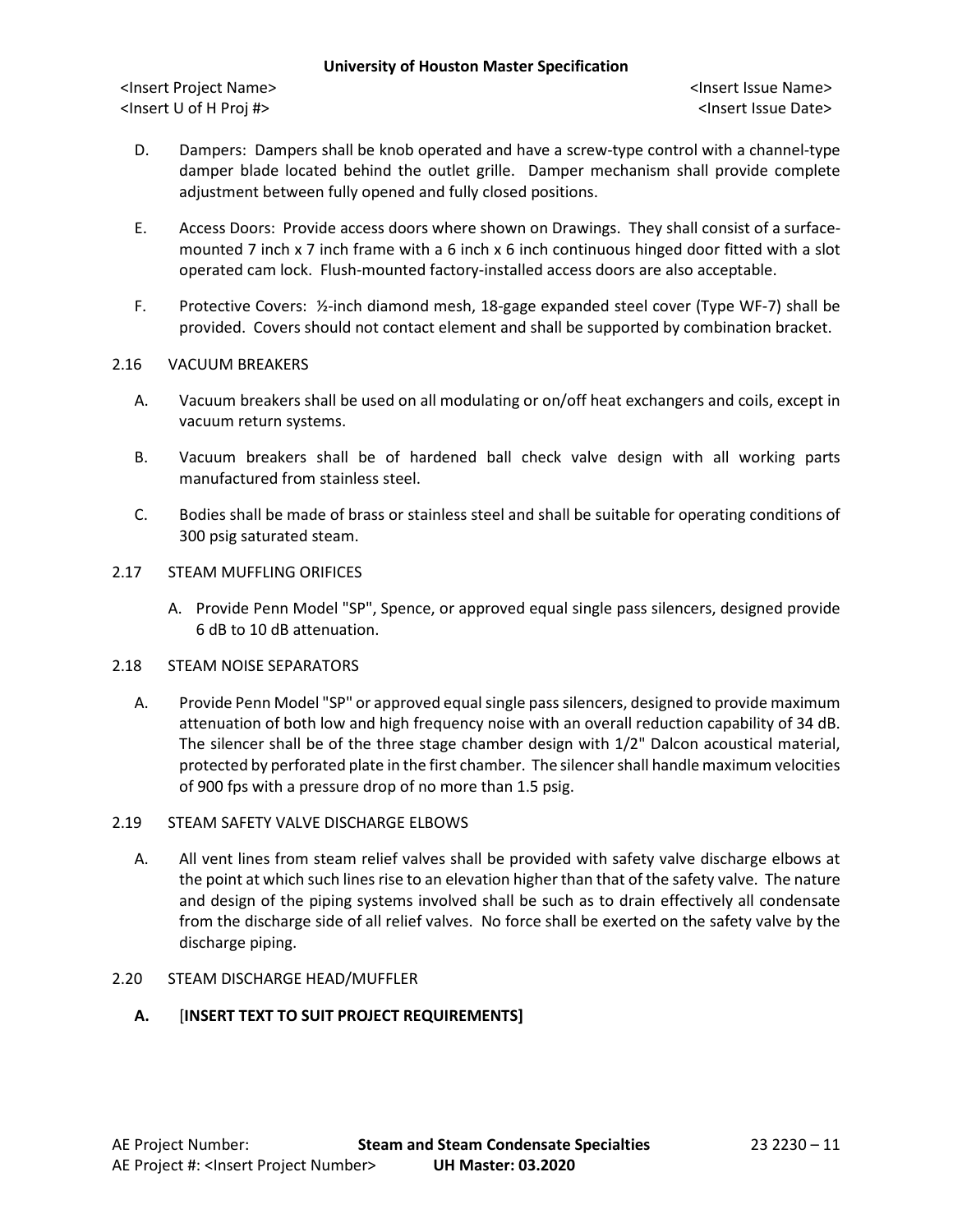### 2.21 STEAM FLAPPER VALVE

A. Provide a cast iron flapper valve assembly as detailed on the Drawings, where steam relief vent piping discharges through a wall.

## PART 3 - EXECUTION

## 3.1 INSTALLATION

- A. Installation shall meet or exceed all applicable federal, state and local requirements, referenced standards and conform to codes and ordinances of authorities having jurisdiction.
- B. Install specialties in accordance with manufacturer's instructions.
- C. Install float and thermostatic traps to drain condensate from unit heaters, converters, heating coils, steam separators, flash tanks, steam-jacketed equipment and direct steam injected equipment.
- D. Install inverted bucket steam traps to drain condensate from steam main headers and branch lines at an operating differential pressure equal to 50 percent of the inlet steam pressure unless noted otherwise.
- E. Install thermostatic steam traps to drain condensate from steam radiation units, converters, and other similar terminal heating units.
- F. Size steam traps to handle minimum of two times maximum condensate load of apparatus served.
- G. Traps used on steam mains and branches shall be minimum 3/4-inch (20 mm) size.
- H. Install steam traps with union or flanged connections at both ends.
- I. Provide gate valve and strainer at inlet and gate valve at discharge of steam traps.
- J. Provide minimum 10-inch (250 mm) long dirt pocket of same pipe sizes as apparatus return connection between apparatus and steam trap.
- K. Remove thermostatic elements from steam traps or valve out during temporary and trial usage and until system has been operated and dirt pockets cleaned of sediment and scale.
- L. Provide pressure-reducing stations with pressure reducing valve, bypass valve, strainer and pressure gauge on upstream side, relief valve and pressure gauge on downstream side of pressure reducing valve.
- M. Pressure reducing station shall be [one] [two] stage to produce flat reduced pressure curve over range of capacity.
- N. Rate relief valves for pressure upstream of pressure reducing station, for full operating capacity. Set relief at maximum 20 percent above reduced pressure.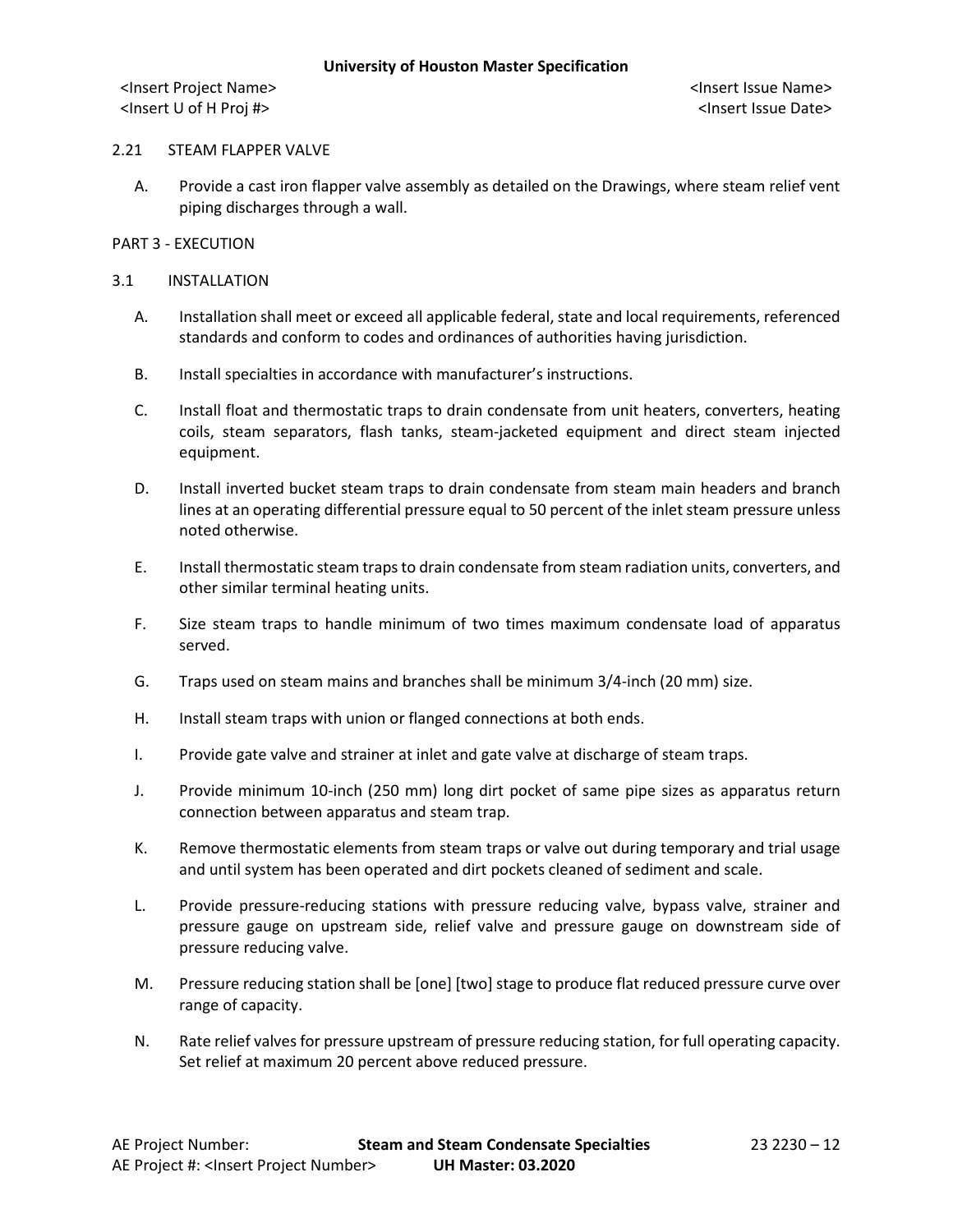- O. Terminate relief valves to outdoors. Provide drip pan elbow with drain connection to nearest floor drain.
- P. When several relief valve vents are connected to a common header, header cross sectional area shall equal sum of individual vent outlet areas.
- Q. Steam Safety Valve Discharge Elbows:
	- 1. All vent lines from safety valves shall be provided with safety valve discharge elbows at the point at which such lines rise to an elevation higher than that of the safety valve. The nature and design of the piping systems involved shall effectively drain all condensate from the discharge side of all relief valves. No force shall be exerted on the safety valve by the discharge piping.
- R. Steam Muffler Attachments:
	- 1. At the point at which vent lines from safety valve discharge elbows terminate, a muffler attachment of the proper size shall be installed.
	- 2. These muffler attachments shall be screwed pattern members.
- S. Steam Pipe Anchors:
	- 1. All steam lines shall be securely anchored at points designated on the Drawings and/or at such points as may be needed to assure proper control of the expansion and contraction of such systems.
- T. Steam Pipe Guides:
	- 1. All steam piping systems shall be properly guided.
- U. Drip Traps:
	- 1. High-pressure drip trap assemblies shall be provided per the Contract Documents and where required to keep piping systems completely drained of condensate.
	- 2. Where drip taps are installed in conjunction with 3 inch and larger steam lines, a drip pocket of the nature detailed on the Drawings shall be provided where a natural pocket does not exist. The piping and valves in trap assemblies shall be arranged as detailed on the Drawings; extra strong pipes shall be used on both sides of the trap. The diameter of the drip pocket shall be the same size as the distribution line up to 4 inches in diameter. The diameter shall be half the size of the distribution line over 4 inches but never less than 4 inches.
	- 3. All drip traps used in medium pressure steam piping systems where automatic steam control valves are not employed shall be arranged as shown on the Drawings. Each trap shall be provided with a valved test line and shall be preceded by a sediment strainer.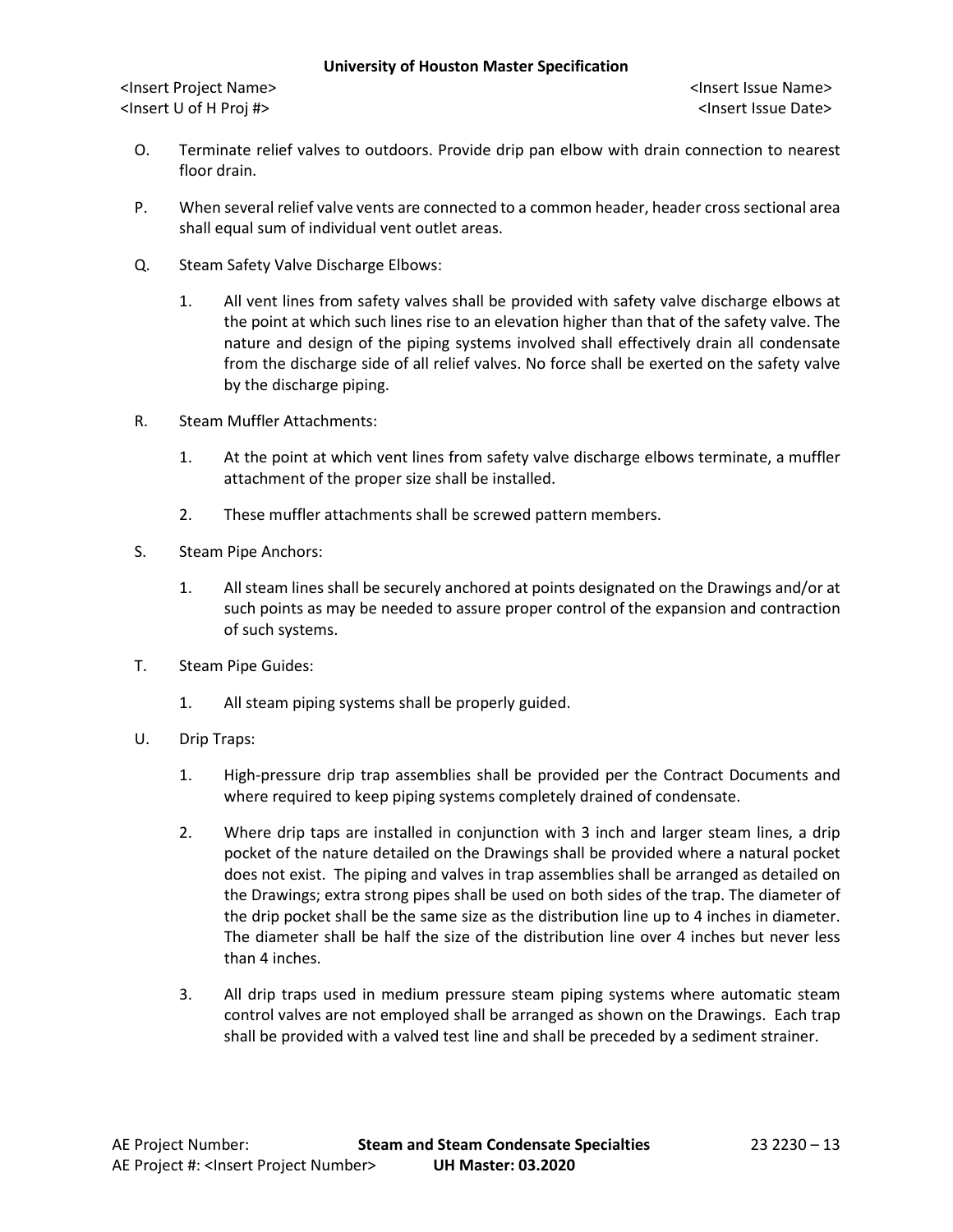- 4. Condensate traps from coils, convertors, hot water generators, and all other devices where modulating steam valves are employed shall be of the float and thermostatic type. Installed traps with less than 12 inch of height between equipment outlet and trap inlet shall be sized for not less than 300 percent of the load. Each trap shall be provided with a  $\frac{1}{2}$  inch valve test line and shall be preceded by a sediment strainer. A vacuum breaker shall be supplied for these applications and it can be integral to the trap. Under no circumstances shall a float and thermostatic trap be installed in a manner to lift condensate up in a return line.
- V. Sediment Strainers:
	- 1. Each drip trap assembly, each control valve, for steam and each pressure reducing valve assembly regardless of its size shall be preceded by a sediment strainer. The arrangement of these sediment strainers shall be such that the screens may be removed for cleaning with ease through a gasketed plug.
	- 2. Sediment strainers shall be placed in steam piping systems wherever shown on the Drawings and at such other points as may be required for the removal of foreign material from the piping systems.
	- 3. Full sized blow off valves shall be installed on all strainers in steam, condensate, chilled and hot water lines and a drain shall be installed from each valve to the nearest floor drain.
- W. Automatic Air Vents:
	- 1. Provide auto air vents with a pressure rating that is equal to system classification but not less than 125 psig. Provide shut-off valve to facilitate maintenance of air vent.
	- 2. Locate all air vents and their discharge lines in accessible locations, preferably clustered.
- X. Thermometer and Thermometer Wells:
	- 1. Thermometers shall in all cases be installed upright or at the proper angle to be read while standing on the floor. The wells for thermometers shall be located in vertical pipes where possible. When installed in horizontal pipes, thermometers shall be installed in the side and not on top of the pipe.
	- 2. Thermometer wells and thermometers shall be located where noted on the Drawings and where called for in other Specification Sections. Thermometer test wells shall only be installed in a vertical position in horizontal lines and at 45 degrees in vertical lines to hold a fluid in the well.
- Y. Condensate Integrating Meters:
	- 1. Meters shall be mounted in a horizontal position at the pump discharge with required upstream and downstream straight runs of pipe.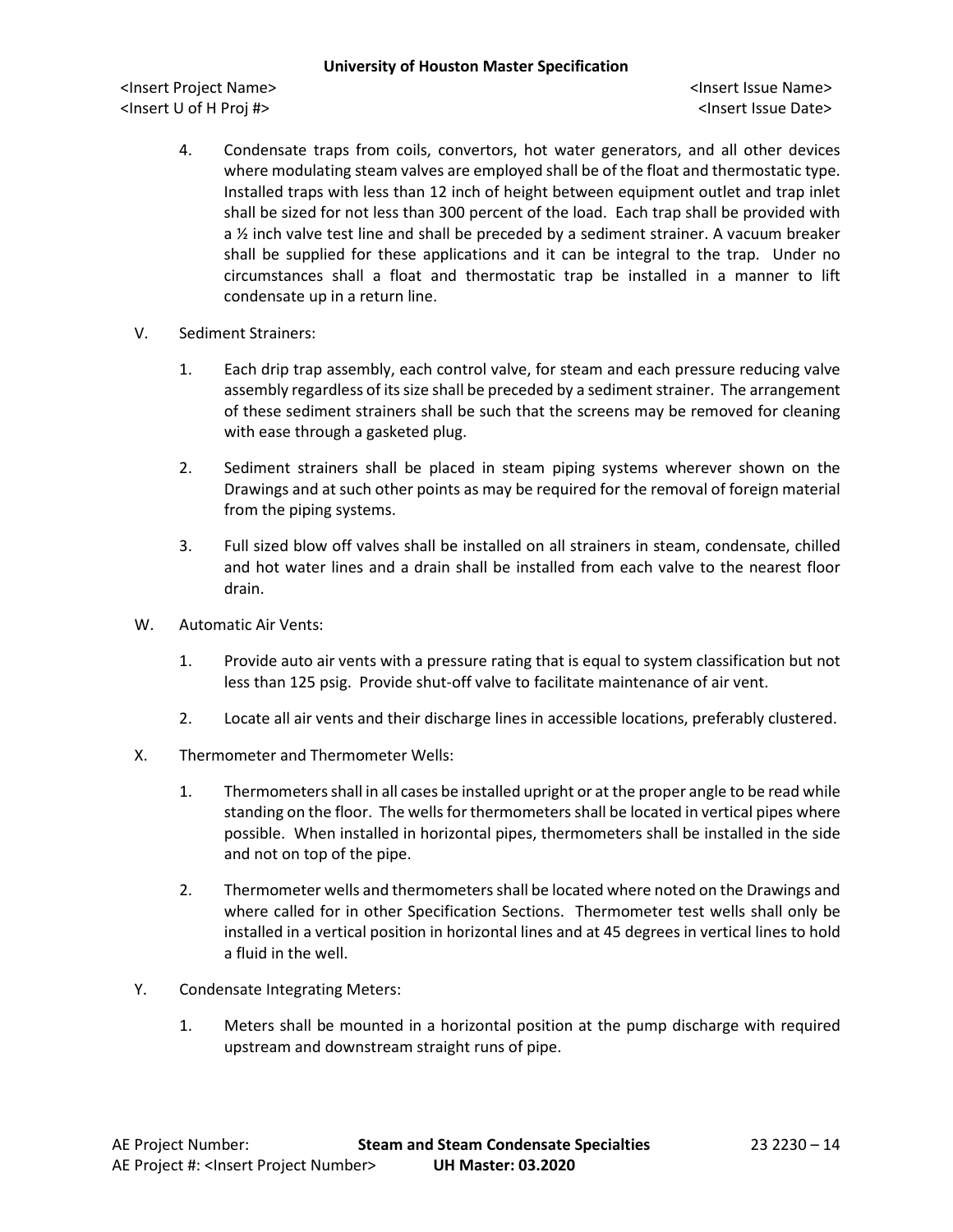- 2. Furnish and install a line size spool piece in the main until all piping has been cleaned and flushed.
- Z. Condensate Pumping:
	- 1. Install condensate pumping units on a housekeeping pad.
	- 2. Install vent and overflow piping as detailed in the Drawings. Route the overflow pipe to a floor drain. Provide and pipe a receiver drain valve and pipe to the nearest floor drain.
	- 3. Install spring assisted check valves in the discharge of each pump. Install globe valves for pump balancing in the discharge of each pump. Install gate valves downstream of the globe valves.
	- 4. Pump discharge lines 1-1/2 inches and larger shall be piped to the condensate return piping with stainless steel flex connectors.
- AA. Pressure Powered Condensate Pumps (Pumping Trap):
	- 1. Do not install pumping traps on housekeeping pads (housekeeping pads reduce the filling head to the pump). Install the pump at the lowest possible point below the equipment that is being drained.
	- 2. Where specified, provide an inlet condensate receiver. The receiver shall be an ASME vessel as shown on the Drawings. Install and support the receiver above the pumping trap unit. Route all condensate to be drain to the top on the receiver. The receiver shall be vented to atmosphere and shall also be supplied with a drain connection and drain valve.
	- 3. The pumping trap body shall be provided with a gauge glass assembly.
	- 4. When motive gas pressure is greater than 20 psig over the required discharge head, provide a PRV assembly to regulate motive gas pressure. The PRV assembly shall include an inlet block valve, y-strainer, PRV and pressure gauge assembly. When motive gas is steam, install a drip trap assembly upstream of the PRV. When motive gas is air or nitrogen, provide a spring loaded check valve downstream of the PRV.
	- 5. Route the exhaust vent pipe of the pumping trap, and the receiver vent (when receiver is installed), to an atmospheric vent line, or, it may be routed 8 to 10 feet up and piped back down a minimum of 6 inches. Install a drain valve and drain line off the pumping trap unit and route to the nearest floor drain.
- BB. Vacuum Breakers:
	- 1. Vacuum breakers shall be installed in the supply side between the control valve and equipment.
	- 2. Install in a vertical position with cap at top.
	- 3. Mount the vacuum breaker on the highest point of the circuit.